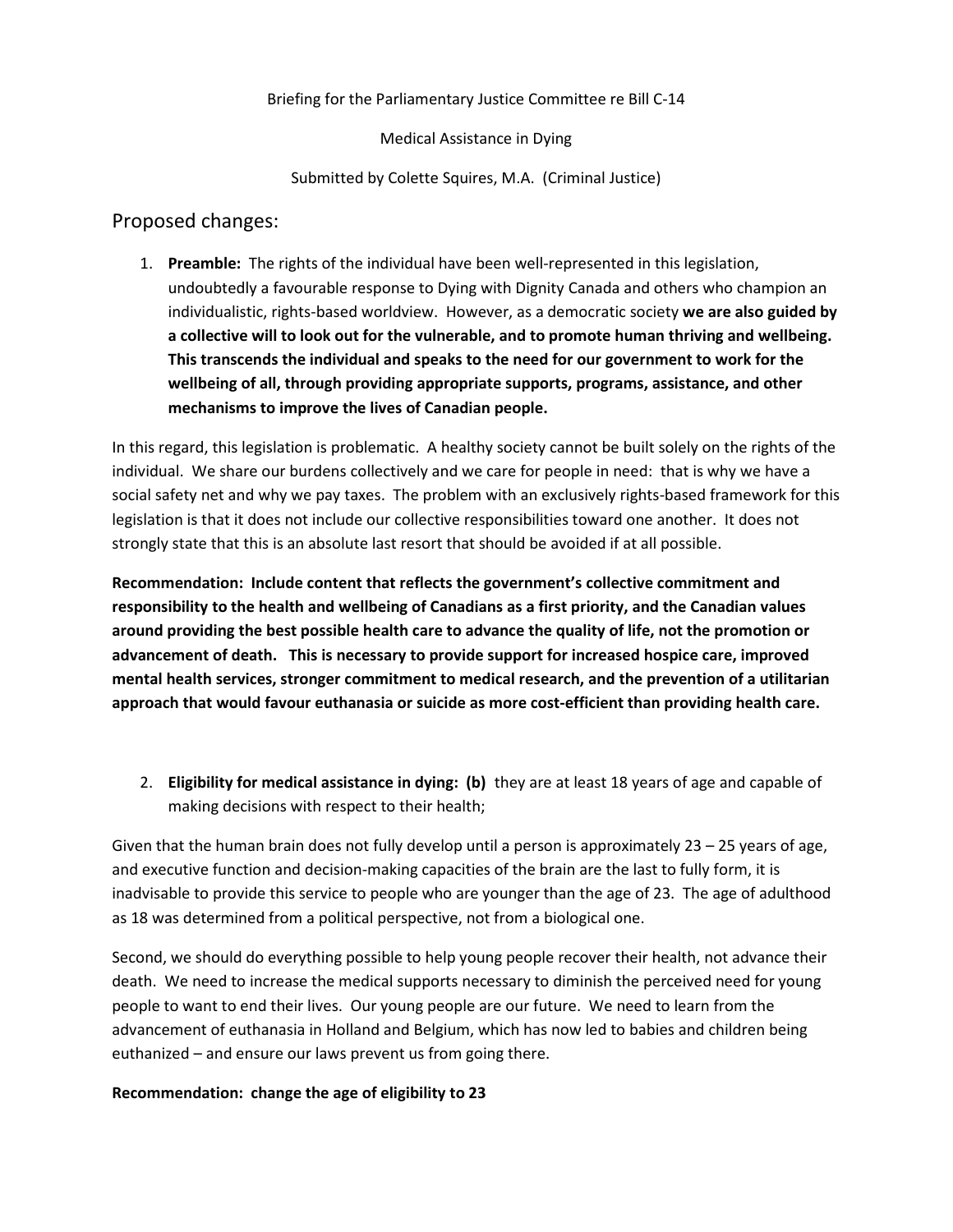#### **3. Section 3: Safeguards**

**Independence of the two medical professionals:** Given that medical professionals are frequently wrong about a patient's expected life span, they generally work apart from other social services or supports, and they often develop a certain dispassionate approach to protect themselves from compassion fatigue or the emotional impacts of observing traumatic situations day-in-day-out, **it is recommended that the review of eligibility be multi-disciplinary, rather than just controlled by medical professionals.** Over time it is very possible that new cohorts of doctors will be quite comfortable with ending a patient's life, especially if those who object for reasons of conscience have been marginalized or forced out of the field. Therefore, it is important to have other team members who can fully and holistically assess if everything possible has been done for that patient – especially since feeling hopeless, depressed and wanting to die can be present if other supports are lacking. These multi-disciplinary team members would be completely independent because they would have no capacity to participate in ending another person's life, whereas doctors and other medical practitioners will be able to directly participate, and financially benefit, from providing assistance to end someone's life. **It is hoped that the use of this legislation would be very rare.** Do not make it easy for pro-euthanasia/pro-assisted suicide medical practitioners to advance the "slippery slope" towards widespread normalization of this practice as has occurred in Belgium and Holland.

**Recommendation: Cases should be reviewed by a multi-disciplinary team that holistically assess the patient's situation. Doctors who will be participating in the process should not be part of this review, since they will ultimately receive financial gain, and may be biased towards physician-assisted death.** 

#### **4. Waiting period of 15 days, especially those with mental illnesses:**

Given that mental health treatments and supports are still in their infancy in Canada and much has yet to be accomplished to achieve nation-wide excellence in mental health care, it is inadvisable to provide physician assisted dying to those with mental illnesses. Instead, we should be focusing our efforts on improving treatment and research. Currently, psychiatric care primarily provides treatment through drugs, and the effectiveness of a given drug for a particular patient can currently only be determined by trying the drug to see if it works. It takes at least 3 weeks for the drug to reach therapeutic levels, and then longer to assess if it's a right fit for the patient. If not, then the doctor will try something else until, finally, they feel they have hit on the right medication for that patient. We do not yet have the means to determine in advance of treatment what exactly the patient needs so that this trial-and-error approach can be avoided. Currently, drugs are over-prescribed, waiting lists to see psychiatrists are long, and access to counselling and/or therapy remains the luxury of those with financial resources. Providing physician assisted dying to those with mental illnesses is a sign of our failure to provide what these people need.

**Recommendation: Clarify the eligibility requirements to disallow those with mental illnesses from access. Less desireable: If they must be included, then increase the waiting period for those with mental illnesses to a longer time period.**